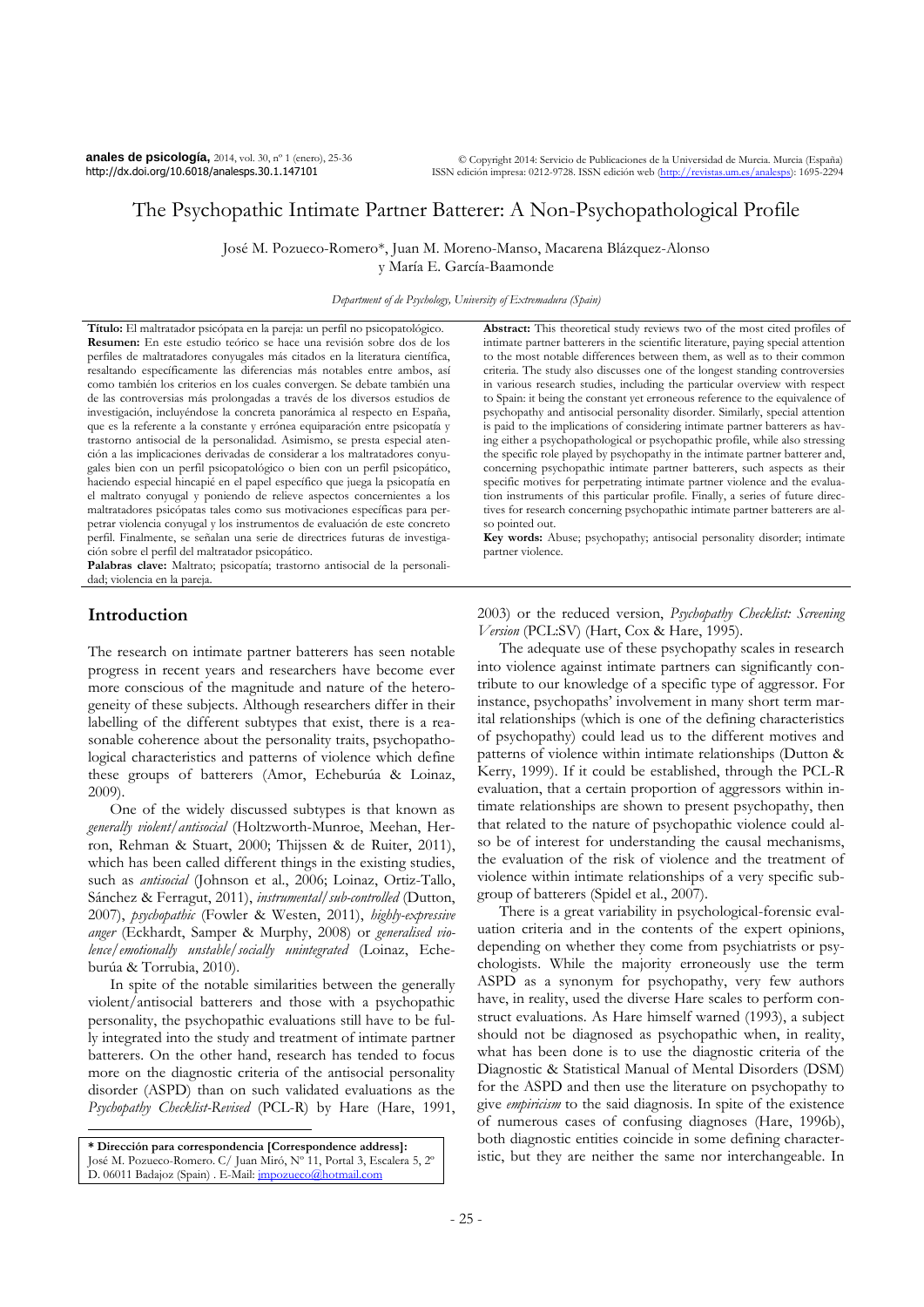Spain, in particular, the panorama concerning the confusion around these two terms is clear.

The main aim of this theoretical article is to establish the major differences between the *generally violent/antisocial intimate partner batterers* and the *psychopathic intimate partner batterers*, or, in other words, between the classic *psychopathological profile*  of intimate partner batterers and the *psychopathic profile*. To do so, we have carried out a bibliographic review of the material, paying special attention to the situation in Spain.

# **The psychopathic profile: essential characteristics**

In 1996, Hare published an article which has been widely cited in research carried out into psychopathy. The author began the text with, in his own words, "a reference framework that helps me to make sense of often seems to be senseless behaviour". This referred to his description of psychopathy, in the following terms: "Psychopaths can be described as predators of their own species that use charm, manipulation, intimidation and violence to control others

and to satisfy their own selfish needs. Lacking a conscience or any feelings towards others, they take what they want when they want with extraordinary 'sangfroid', violating social norms and expectations with no feelings of guilt or remorse whatsoever" (Hare, 1996a, p. 25).

The citation describes the very essence of psychopathy, including almost all the defining characteristics and, what is more important, avoiding the terms *criminality* and *delinquency*. However, the reality is more complex, since the type of psychopath being referred to in the present article is the *criminal* psychopath. Although there are several studies that have discussed the controversy existing within the academic sphere concerning the erroneous use as synonyms of the terms psychopathy and ASPD (Hare, Hart & Harpur, 1991; Pozueco, 2010; Torrubia & Cuquerella, 2008), at present, the psychopath is usually characterised using three general terms, ASPD being that which generates the greatest controversy (Pozueco, 2011). For comparative purposes, Table 1 shows the defining characteristics of the three apparently synonymous concepts: *subclinical psychopath*, *criminal psychopath* and *ASPD*.

**Table 1.** The essential characteristics of psychopathy and the diagnostic criteria of ASPD.

| <b>Table 1.</b> The essential characteristics of psychopathy and the diagnostic criteria of ASPD. |                                                                      |
|---------------------------------------------------------------------------------------------------|----------------------------------------------------------------------|
| SUBCLINICAL PSYCHOPATH                                                                            | CRIMINAL PSYCHOPATH                                                  |
| (Hervey Milton Cleckley, 1941, 1976)                                                              | (Robert D. Hare, 1991, 2003)                                         |
| 1. Superficial charm and notable intelligence.                                                    | 1. Loquacity and superficial charm.                                  |
| 2. Absence of hallucinations and other signs of irrational thought.                               | 2. Delusions of grandeur.                                            |
| 3. Absence of nervousness and/or psychoneurotic manifestations.                                   | 3. Need for stimulation and propensity to feel boredom.              |
| 4. Untrustworthy.                                                                                 | 4. Pathological liar.                                                |
| 5. False or insincere.                                                                            | 5. Swindler-cheater and manipulator.                                 |
| 6. Incapable of experiencing remorse or shame.                                                    | 6. Absence of remorse and feelings of guilt.                         |
| 7. Antisocial behaviour without apparent justification.                                           | 7. Superficial affection.                                            |
| 8. Lack of judgement and difficulties to learn from experience.                                   | 8. Insensitivity, cruelty and lack of empathy.                       |
| 9. Pathological selfishness and incapable of love.                                                | 9. Parasitic lifestyle.                                              |
| 10. Poor affective reactions.                                                                     | 10. Poor behavioural control.                                        |
| 11. Specific loss of intuition.                                                                   | 11. Promiscuous sexual behaviour.                                    |
| 12. Insensitivity in ordinary interpersonal relationships.                                        | 12. Behavioural problems in childhood.                               |
| 13. Exaggerated and unpleasant behaviour when under the effects of alco-                          | 13. Incapable of establishing realistic long term goals or of learn- |
| hol consumption, and even sometimes when sober.                                                   | ing from experience.                                                 |
| 14. Constant suicide threats rarely consummated.                                                  | 14. Impulsivity.                                                     |
| 15. Impersonal, frivolous and unstable sexual life.                                               | 15. Irresponsibility.                                                |
| 16. Incapable of following any life plan.                                                         | 16. Incapable of accepting responsibility for their own actions.     |
|                                                                                                   | 17. Frequent but brief marital relationships.                        |
|                                                                                                   | 18. Juvenile delinquency.                                            |
|                                                                                                   | 19. Revocation of parole.                                            |
|                                                                                                   | 20. Criminal versatility.                                            |
| ANTISOCIAL PERSONALITY DISORDER                                                                   |                                                                      |

(American Psychiatric Association, APA, 2000)

A. A general pattern of disdain and the violation of others" rights which appears from 15 years of age, as indicated by three (or more) of the following symptoms:

(1) Failure to adapt to the social norms with respect to legal behaviour, as indicated by the repeated perpetration of acts which can result in arrest.

(2)Dishonesty, indicated by repeated lies, using an alias, swindling others to obtain personal benefit or for pleasure. (3)Impulsiveness or incapacity to plan for the future.

(4)Irritability and aggressiveness, indicated by repeated physical fights or aggressions.

(5)Imprudent indifference to their own safety or that of others.

(6)Persistent irresponsibility, indicated by the incapacity to hold down a job or to take responsibility for economic obligations.

(7)Lack of remorse, as indicated by indifference to, or justification for, having injured, mistreated or stolen from others.

B. The subject is at least 18 years of age.

C. There is proof of an antisocial disorder before 15 years of age.

D.The antisocial behaviour does not appear exclusively as a part of a schizophrenia or manic episode.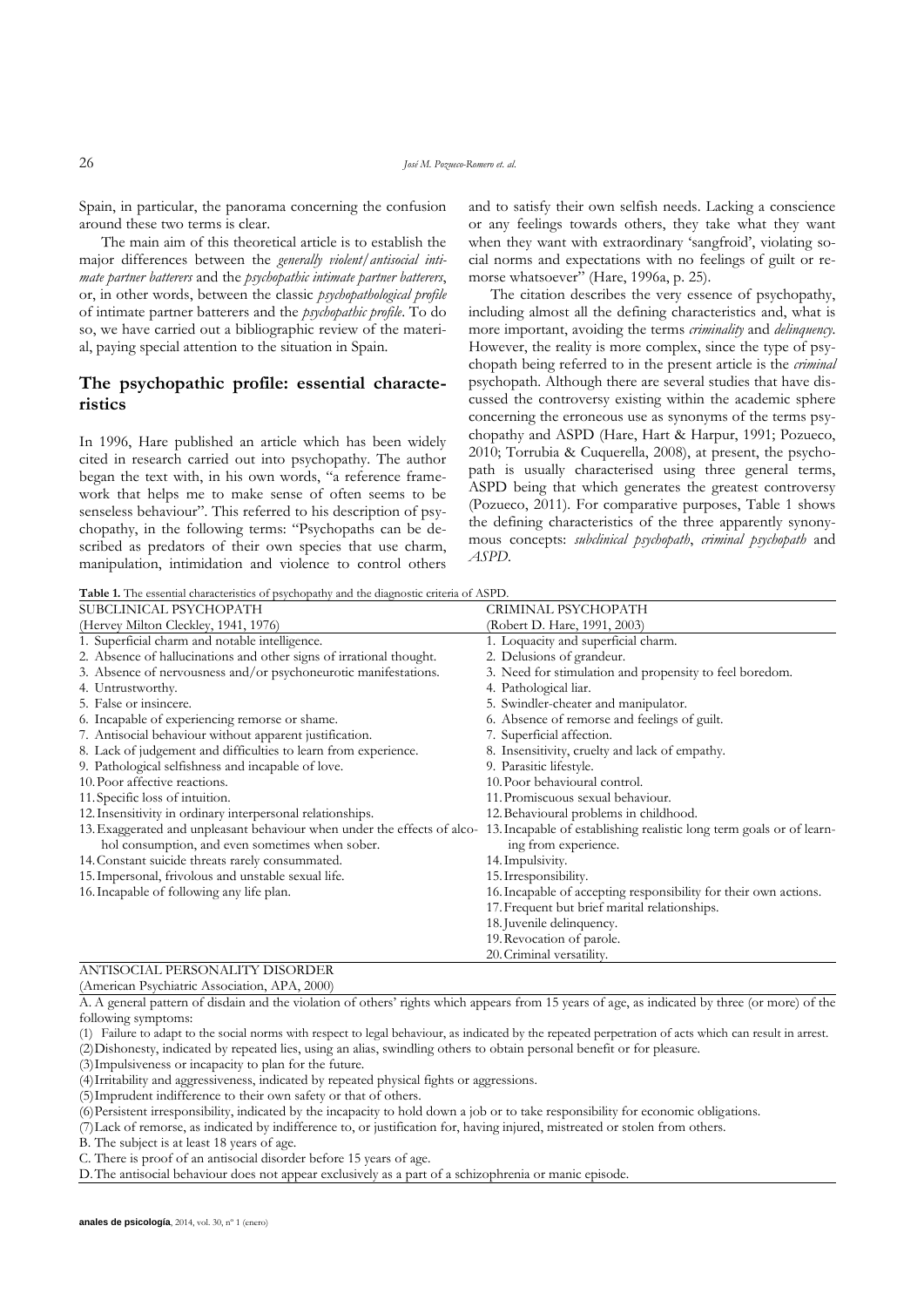Of the three concepts, that of Hare is the one which is currently used as the diagnosis of psychopathy in forensic contexts. The 20 features of the PCL-R define the criminal psychopath. In 1991, the concept was only operational with samples of male prisoners. Recently, however, in the second edition of the PCL-R published in 2003, and the currently available Spanish adaptation (Moltó, Poy & Torrubia, 2000), the concept has also shown itself to be both valid and reliable in the female population, even for the normative data concerning women prisoners (Hare, 2003).

The conceptualisation carried out by Cleckley (1941, 1976) refers to the so-called *subclinical psychopath*, characterized by all the features included in the PCL-R, but without including those that involve criminal behaviour. On the other hand, the conceptualization of the APA (2000) basically defines an antisocial type subject, normally describing the common/habitual criminal whose behavioural characteristics are the ones of greater importance for the ASPD diagnosis, while not giving greater relevance to personality and emotional characteristics, which are the ones that define the prototypical profile of the psychopath.

Although the debate on the need to differentiate between ASPD and psychopathy, and therefore not use them as synonyms, remains open; many authors have, for years, been stressing some of the fundamental differences between both concepts. Thus, for instance, McCord & McCord (1956, 1964) point out that what differentiates the psychopath from the typical antisocial person is the evident lack of remorse and feelings of guilt, which links directly with another two characteristics already outlined by Cleckley in 1941, namely the lack of empathy and the insensitivity and cruelty. In addition, the authors insisted that it was not necessary to identify all deviant and/or antisocial behaviour as *psychopathic*.

On the other hand, in *The Mask of Sanity*, Cleckley (1976) established a clear differentiation between the *psychopath* and the *common criminal*, pointing out that the latter's behavioural motivation, consideration of the consequences and loyalty to group members, are all differentiating characteristics with respect to the psychopath, who, of course, is incapable of establishing any kind of emotional link, either with other people or with groups, and nor do they take into account the consequences of their actions; their motivation basically being impelled by their own desires and immediate and selfish satisfaction. For this author, what fundamentally defines the psychopath is the inability to feel emotions which underlies all their personal and interpersonal behaviour. This fact suggests the existence of some kind of *semantic dementia*, that is to say, an inability to react appropriately to the verbal content which usually elicits adequate emotional reactions in 'normal' people.

# **The antisocial/generally violent batterer: a psychopathological profile**

The research has established that there is no single profile which can be used to describe and understand intimate partner batterers. Numerous studies have defined subtypes of batterers based on their psychological characteristics, the type of violence, anger or attachment, and they suggest that the consideration of these typologies is necessary when dealing with these batterers (Gondolf, 1988; Hamberger & Hastings, 1985; Holtzworth-Munroe et al., 2000; Saunders, 1992).

As the typologies of batterers have been cited and widely described in diverse studies, here we shall simply point out that there are at least three basic types which are repeated in most studies: a) the *generally violent/antisocial* type, b) the *limit or cyclical* type and c) the *limited to the partner or normalised* type. The results of the research indicate that each type of batterer has particular reasons for being violent and different aetiology for their behaviour. However, why does this aspect seem so relevant? Fundamentally, this is because specific treatments have to be designed for each type or subtype (Loinaz & Echeburúa, 2010).

The *subtype with antisocial characteristics* has arisen consistently in several studies on the *psychopathology* of the batterer and has confirmed the taxonomies (Gondolf, 1999; Gottman et al., 1995; Hamberger, Lohr, Bonge & Tolin, 1996; Hart, Dutton & Newlove, 1993; Langhinrichsen-Rohling, Huss & Ramsey, 2000).

This subtype with antisocial characteristics supposes between 16% and 47% of the different samples (Dixon & Browne, 2003; Johnson et al., 2006). The main characteristic is generalised bad behaviour, which goes beyond battering their intimate partner, and antisocial conduct, with a police or criminal record (Loinaz, 2011). Their violence is instrumental –looking to achieve concrete objectives– and they have favourable attitudes towards violence, low empathy and reject attachments (Dutton, 2006). They see others – including their partner– as objects at their service, and show an absolute lack of empathy (Hamberger, 2009). They have the highest prevalence in sexual and psychological violence (Holtzworth-Munroe et al., 2000). Their main personality traits are Narcissism and being antisocial (Hamberger et al., 1996). They have a greater prevalence of abuse in childhood and lower levels of anxiety and anger (Saunders, 1992). They obtain significantly higher scores in sexist cognitions (Johnson et al. 2006) and they are considered to be high risk batterers (Cavanaugh & Gelles, 2005). Among their differentiating aspects we can include a greater probability of recidivism (Eckhardt et al., 2008; Loinaz, 2011; Thijssen & de Ruiter, 2011) and of having ASPD (Spidel et al., 2007).

Generally violent batterers seem to have unique/concrete reasons for perpetrating violence against their partner. In his review, Dutton (2007) pointed out that the violence of the generally violent batterer (instrumen-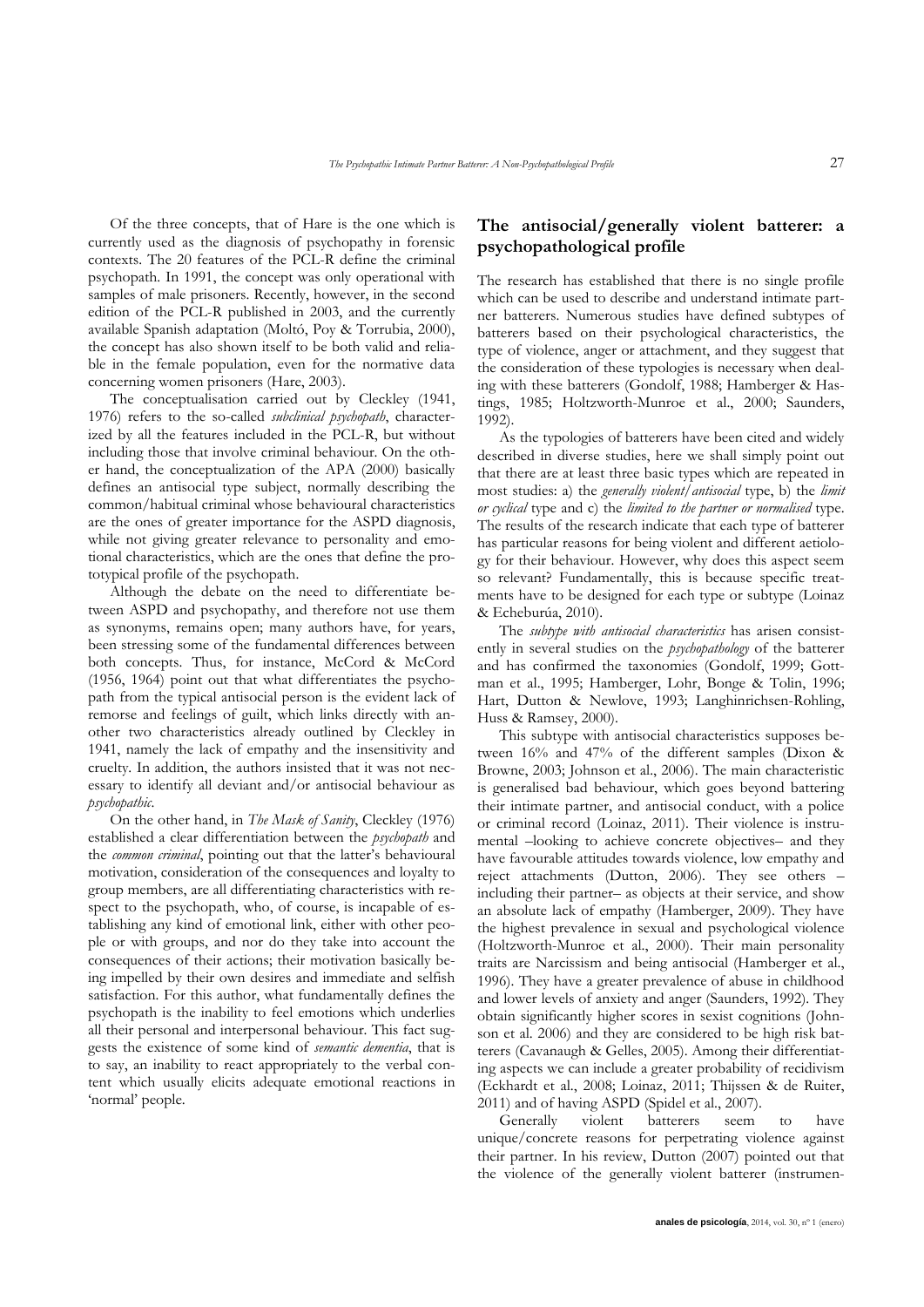tal/sub-controlled) in an intimate relationship is frequently used to obtain a personal benefit or control. This is in stark contrast with the characteristic of the explosive batterer of the subtype of batterer by avoidance or over controlled, or of the reactive/cyclical abuse derived from the need to liberate the tension characteristic of the limit batterer. Finally, generally violent batterers would seem to routinely lack empathy, and have a high level of acceptance of violence (Tweed & Dutton, 1998) as well as high levels of drug dependence (Gottman et al., 1995).

# **The psychopathic batterer: a non-psychopathological profile**

#### **Psychopathic batterers and generally antisocial/violent batterers: similarities between both types**

Taking into account the similarities, some authors propose that, within the type generally violent/antisocial batterer, there is a subgroup of psychopaths in which different considerations in terms of treatment and risk are justified. The integration of forensic evaluations of psychopathy in the research into intimate partner battering has been persuasively supported by researchers (Huss & Langhinrichsen-Rohling, 2000, 2006; Huss, Covell & Langhinrichsen-Rohling, 2006).

For instance, Huss & Langhinrichsen-Rohling (2000) stressed various overlapping characteristics between the psychopathic and generally violent batterers that make ASPD and psychopathy seem once again like synonyms. First of all, these authors point out that both types of personality share a behaviour pattern of generalised violence which is not limited to just intimate relationships, a pattern which is more common among psychopathic criminals than among the non-psychopathic (for a review, see Hare (2003)). Secondly, both the generally violent criminals (Gottman et al., 1995) and the psychopathic criminals (Hemphill, Hart & Hare, 1994; Mailloux, Forth & Kroner, 1997) are more likely to have higher levels of alcohol consumption or drug dependency, irrespective, in general, of the fact that psychopaths do not necessarily have to be consumers of toxins and that the majority of people who consume alcohol and/or drugs are not, of course, psychopaths (Hare, 1993). What all this means, quite simply, is that the consumption of alcohol and/or drugs is not a defining characteristic of psychopathy, but that it can be associated with this condition or not: some show this tendency, others do not (Pozueco, Romero & Casas, 2011b).

Another similarity concerns the physiological reactions to emotional stimuli. Psychopaths seem to have low skin conductivity when faced with distressing stimuli, which is possibly indicative of reduced or more controlled physiological reactions (Blair, Jones, Clark & Smith, 1997). In a study on domestic violence, Gottman et al. (1995) registered the psychophysical responses of the batterers during heated arguments with their partners; the expectation being that the batterers would show higher responses. However, one type of batterer (Type I) actually showed a decrease in heart rate and skin conductance while watching a video of a marital conflict. Thus, Type I batterers showed a reduced attention focus towards their partners (they did not pay them much attention while they were "activated"), yet, on the other hand, they managed to reach an interior calm when faced with an emotional argument.

Psychopathic batterers and generally violent batterers are also similar in some of their defining affective and interpersonal traits, such as manipulation, lack of remorse and insensitivity. Tweed & Dutton (1998) stated that generally violent batterers in their study tended "not to create links nor deal with relationships as if they were disposable" (p. 220). Taking into account the fact that generally violent batterers tend to commit frequent and moderate to serious acts of marital violence, the clear lack of any will to desist from battering could be evidence of not experiencing remorse.

In spite of the high frequency of acts of abuse, Gottman et al. (1995) found that antisocial, or Type I batterers had lower separation or divorce rates than other batterers after a period of 2 years under observation. For their part, Holtzworth-Munroe & Stuart (1994) proposed that their skill in manipulating their partners could explain why these antisocial batterers can avoid or postpone separation longer than other batterers. What this means is that this type of batterer can retain their partners in the relationship against their wishes.

Finally, psychopaths and generally violent batterers coincide in their use of instrumental violence, that is, the planned or premeditated violence which is aimed at obtaining such personal benefits as status, power or money. This similarity is important, given that violence against a partner or against other loved ones is generally reactive, i.e., the aggression is fed by an intense hostility in response to interpersonal conflicts (Spidel et al., 2007). In this sense, Dutton & Kerry (1999) found that, among the *uxoricides* (murder of one"s wife) that could be classified according to motive or motivation, 100% of the men who complied with the ASPD criteria murdered their wives for instrumental reasons (for instance, to receive life insurance), while the more reactive murders (those related with the wife"s abandoning the partnership) were committed by men with a type of personality at once dependent and avoiding commitment.

The typical psychopathic criminal is more likely to participate in instrumental acts of violence than in criminal ones (Cornell et al.,1996). In spite of their propensity for impulsive behaviour, which is frequently opposed to general planning in a wide sense, psychopaths usually perpetrate predatory violence, which is in turn both planned and opportunistic in its nature (Hart & Dempster, 1997). In the words of Hart & Dempster, psychopaths are "impulsively instrumental" (p. 226). These researchers found that the psychopathic symptoms related with an impulsive lifestyle were associated with opportunistic predatory violence, while the affective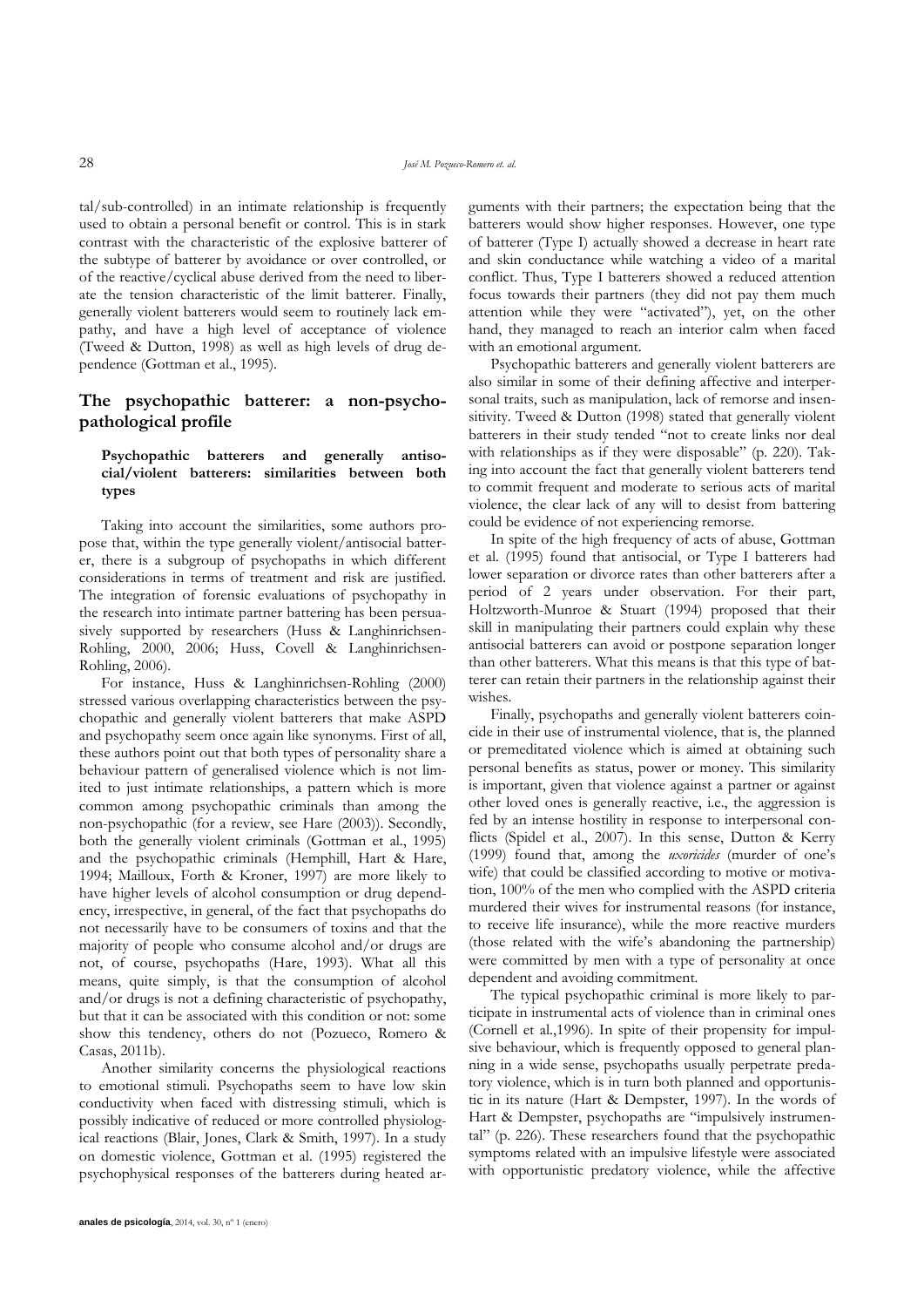and interpersonal symptoms were related with planned violence.

#### **The specific motivations of psychopaths for abusing their partners**

Although there is acceptable evidence to detect a psychopathic batterer subtype, the reasons why psychopathy can lead to violence against the partner is still uncertain (Spidel et al., 2007). Psychopaths can be the prisoners most likely to commit acts of violence; however, they are the least likely to commit acts of violence against their partners, friends or family (Williamson, Hare & Wong, 1987). It is not very probable that the pattern of violence observed in psychopaths is the same as that of the men who are criminals, mainly with respect to intimate partner battering (generally antisocial/violent batterers), many of whom tend to be motivated by such emotions as *extreme jealousy*, the fear of being abandoned or emotional instability in general (Dutton, Van Ginkel & Landolt, 1998).

Although *jealousy* in psychopaths can occur in the form of a *narcissistic wound*, the measure in which jealousy, in relation to how it is affected by the psychopath"s fear of loss or abandonment, for instance, is not known (Spidel et al., 2007).

As psychopaths have a low, or almost null, conditioning towards fear, and given that they also have low or almost null anxiety (Lykken, 1957, 1995), the losses or abandonments that they may experience in their intimate relationships do not affect them in the same way that most people who are not psychopaths are affected, since psychopaths love no-one except themselves (Hare, 1993; Pozueco, 2010).

It has also been postulated that intimate partner battering is a consequence of the *intermittent explosive disorder*, or *explosive rage* caused by a neurological disorder (Elliot, 1977). However, as Dutton (2006) pointed out, it is unlikely that this *affective instability* would give rise to the behaviour of the psychopaths, who seem to remain calm when confronted by strong arguments that can result in battering or abuse. Nor is it likely that it should arise from a neurological aetiology that is still not clear in psychopathy (Pozueco, 2011). The smallest incidence of physical violence against a partner on the part of a psychopath may be a facet of their lack of emotional connexion to others that makes them less likely to become involved in violence for emotional reasons, as psychopaths do not emotionally empathise with anyone.

Psychopaths probably become involved in intimate relationships for quite different reasons from the emotional connexion or affective bonds (Spidel et al., 2007). In order to understand the dynamics of violence between psychopaths and their intimate partners, we must first understand what exactly would lead/motivate an emotionally disconnected individual to enter into a matrimonial relationship or, for that matter, any type of commitment. As pointed out above, some generally violent batterers usually commit acts of marital violence for instrumental reasons.

Hervé, Vincent, Kropp & Hare (2001) suggest several *instrumental reasons* why psychopaths may enter a relationship which can lead to intimate partner battering. One of these reasons could be due to the *delusions of grandeur* and the *need for status*, which are satisfied through control and/or power over another person. Another possibility is that the battering is motivated through *purely sadistic needs*, that is, the need to have someone to hand that can be tormented. Hypothetically speaking, it is conceivable that male psychopaths can consider relationships involving a commitment as something similar to *a business agreement*, and therefore look for them so as to take advantage of the financial aspects, for other parasitical uses of the partner's resources, or to flaunt power. Without a doubt, power, control, sadism and resources are also, for the psychopath, plausible motives for violence and/or coercion (Pozueco, Moreno, Blázquez & García-Baamonde, 2013).

It is important to keep in mind that, even though violent, criminal psychopaths have a tendency to get involved in instrumental violence, reactive violence is still the most common for all criminals in general, including psychopaths (Hart & Dempster, 1997). Thus, the high incidence of instrumental violence found in many research studies of psychopaths does not rule out the possibility of reactive violence against a partner caused by *sudden anger* (Garrido, 2001). In fact, the anecdotic evidence indicates that a psychopath who has experienced a *narcissistic wound* (for instance, public humiliation) due to the partner may react with violence (Spidel et al., 2007).

In order to clarify this empirical-conceptual complexity, it should be very clear that if psychopaths mainly use an *instrumental type violence* to achieve their goals (we should not forget that manipulation is one of their defining characteristics), there is no reason why they cannot also use a *reactive type violence*, especially if they perceive that their inflated ego has been attacked and undermined. In this sense, there is no difference with other non-psychopathic persons, who can also react with violence when they feel that their self-esteem and self-belief have been undermined. In this respect, and in a homonymous theoretical article, Marietán (2011) states that they *are not psychopaths, but only seem to be*.

For these and many other aspects, it has been said, time and again, that the possible relation between the psychopath and one or another type of variable is merely circumstantial and correlational (not through cause-effect): thus, in general, the psychopath is not synonymous with anything else. The psychopath is a *way of being* and also a *lifestyle*, however pernicious, unpleasant and asocial it may be. What is more, it may occur in very different contexts and situations (Garrido, 2000; Hare, 1993; Pozueco, 2010).

#### **The use of the PCL in studies on intimate partner battering**

Although researchers into intimate partner battering are beginning to consider the convenience of including the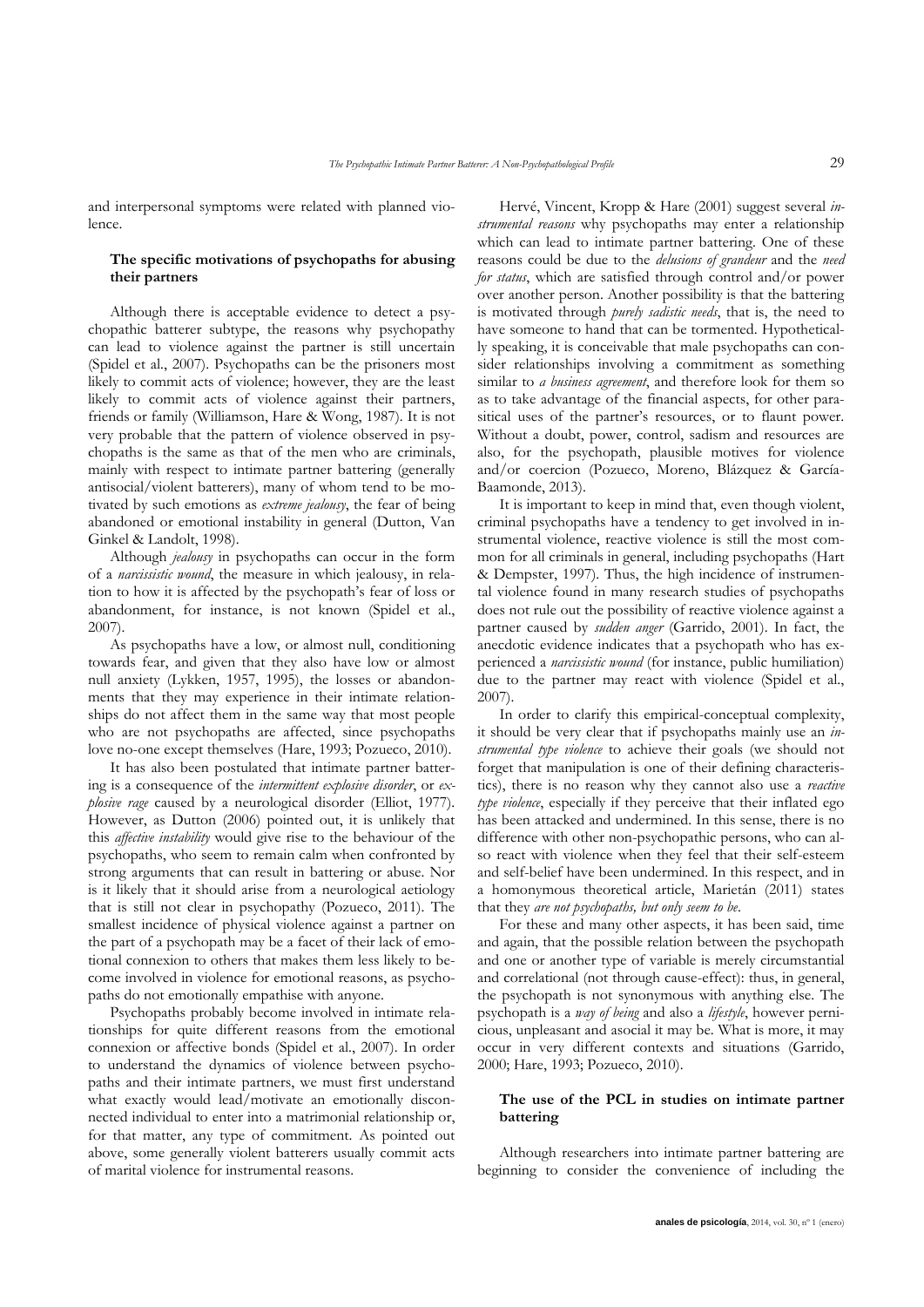PCL-R or its reduced version (the PCL:SV), what is certain is that few studies have done so.

In a study based on archives, Hervé et al. (2001) used the PCL-R with official registers and analysed the violent histories of 376 intimate partner batterers with prison sentences in Canada. The prisoners with a history of violence perpetrated against their partners (18% of the sample) were identified through their penal records and also through unofficial documentation of the battering (including sexual violence). Within the sample as a whole, the history of intimate partner battering was documented in 21% of those who had high scores in the PCL-R (cut-off point  $= 30$ ). Even though 13.8% of all the prisoners with low scores in the PCL-R (<20) had a record of intimate partner battering, 21.9% of all those diagnosed as psychopaths had previously committed acts of domestic violence, thereby being 1.6 times more likely to commit such acts. Thus, while those who obtained high scores in the PCL-R, in relation to the other prisoners, had greater probabilities of having had at least one documented act of intimate partner battering, what is certain is that the majority of the batterers were not psychopaths.

The psychopathy construct can be more closely associated with intimate partner battering when it is considered as a *dimensional trait*. In a retrospective monitoring study, Grann & Wedin (2002) reported on the predictive validity of the PCL-R based on scores taken from official archives/registers of intimate violence for a sample of 88 violent criminals evaluated in a Swedish psychiatric-forensic hospital. The total scores of the PCL-R detected significant recidivism for battering one year after leaving prison (the area below the curve or  $AUC = .71$ ). Hilton, Harris & Rice (2001) also examined the relation between psychopathy and domestic violence in a sample of men who had been incarcerated in a high security forensic establishment. Using the PCL-R, they found a significant relation between psychopathy and the risk of intimate partner battering  $(r = .39)$ . Although these studies are important, it must be pointed out that they are of a retrospective nature and that they are based on reviews of archives concerning adult criminals.

The data concerning samples of *non-institutionalised individuals* indicate a different picture. Huss & Langhinrichsen-Rohling (2006) evaluated 131 batterers who voluntarily attended for treatment or through a court sentence, using the scores based on the structured interview of the PCL:SV. The researchers found that the scores of the Factor 2 were significantly higher among the men classified as *generally violent* or *low level antisocial* than those classified as *limit/dysphoric* or *violent only in the family* (the total scores of the PCL:SV were significantly higher in the *generally violent* than in the *limited to the family)*. The PCL:SV did not distinguish between the batterers with a more *versus* a less serious history of intimate partner battering or signs of maladjustment/inadaptation; on the contrary, the PCL:SV scores were very low in this sample (*M* = 5.5). Similarly, Kropp & Hart (2000), in a prospective study of prisoners on parole who were receiving treatment in a specific programme for intimate partner batterers,

found that the total scores of the PCL:SV, based on interviews, did not discriminate between reoffenders and nonreoffenders in intimate partner battering, so, once more, the average scores were low.

In short, the relevance of the psychopathic traits in the study of intimate partner batterers can vary according to the context. Among male criminals, psychopaths are more likely than others to commit acts of violence against their partner, and the scores of the PCL-R may be *significant predictors* of abuse. However, it is very important to stress that the majority of the psychopathic criminals do not commit acts of violence against their partners, and also that the majority of batterers are not psychopaths (Garrido, 2000).

Strictly speaking, it would seem that male psychopaths have a noted tendency to commit acts of violence in general, and, on occasions, these acts may be committed against their partners. Unfortunately, the limited amount and quality of research into criminals does not allow an interpretation or generalisation of the results.

The results depend on the criminal records and on the institutional documentation, which means that they could be an *artefact* of both the variability in the way in which incidents are registered and the reports are filled out and the probability of being identified. For instance, the high rates of violence against their partners among the psychopathic criminals of the study of Hervé et al. (2001) may simply reflect a more detailed archive documentation of the psychopaths as a consequence of the most frequent and attention gaining imprisonments on the part of the prison staff, even recording the most confusing incidents of violence. Similarly, it should be taken into account that the erroneous application of the PCL scales was frequent, due to a lack of knowledge on the part of the person applying them, due to convenience or even a lack of time and resources.

The low prevalence of psychopathic traits in samples of non-institutionalised individuals makes it difficult to recommend the use of the different PCL in the community treatment programmes. The distribution of the *antisocial* intimate partner batterers in the community is an indication that violent and antisocial behaviour, in these cases, carry with it higher rates of imprisonment. In addition, it is not very likely that *psychopaths* participate in community treatment programmes, even when it is through a court order and/or suspended sentence, as they are irresponsible people (not in the legal sense of the term) and they rarely accept responsibility for their acts (Spidel et al., 2007).

# **The current situation of the psychopathic intimate partner batterer in Spain**

#### **The constant and erroneous confusion between antisocial personality disorder and psychopathy**

The study of psychopathy in Spain appeared recently as the first rigorous empirical research was carried out in the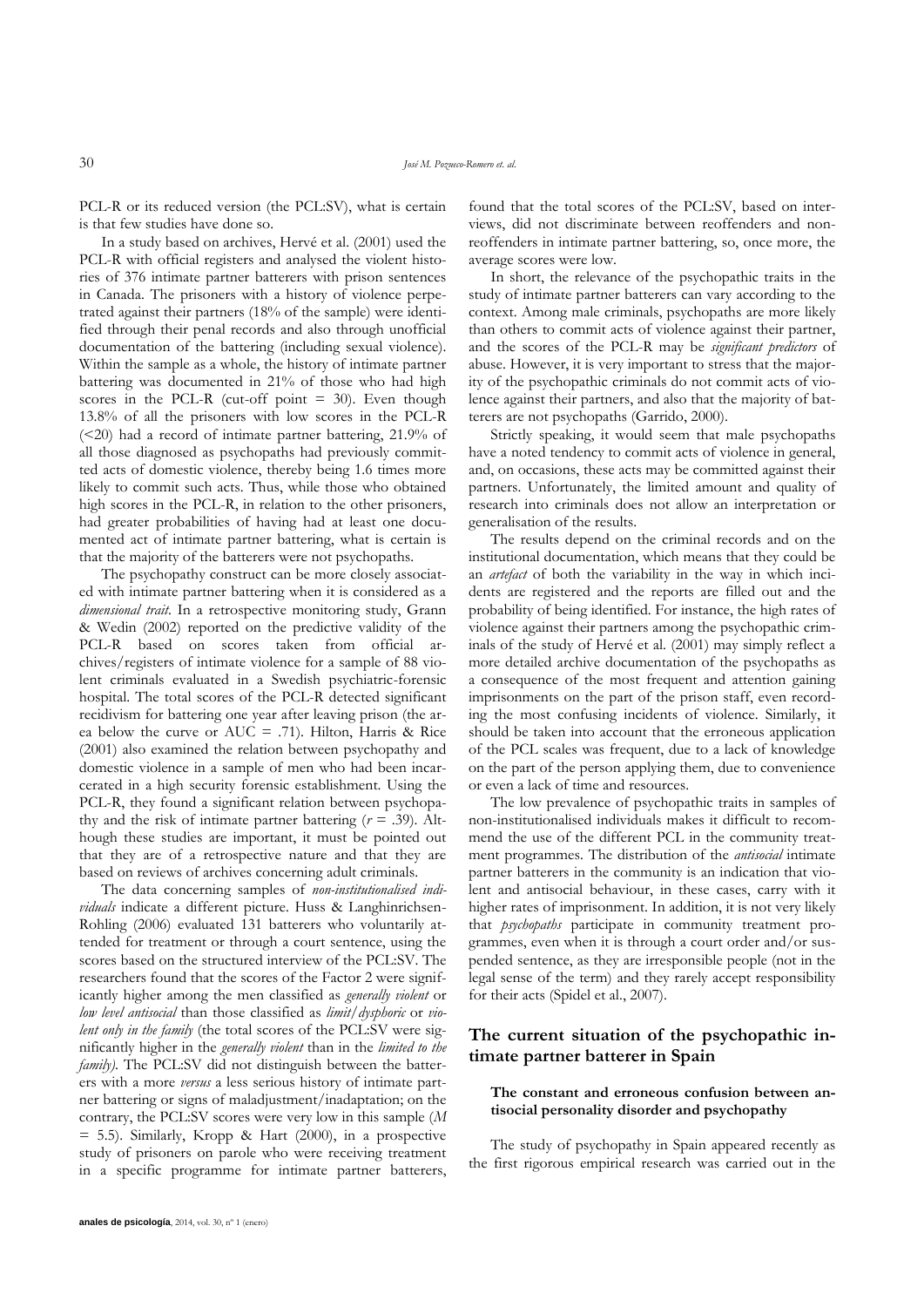year 2000. This research also validated the PCL-R in our country, through a study which proved that psychopathy is also a valid and reliable construct in Spanish prison samples (Moltó, Poy & Torrubia, 2000).

From then on until today, the subject of psychopathy in Spain began to acquire a certain importance. On the one hand, several research studies have been carried out, even though they have focused exclusively on prison samples and, to be more precise, male prison samples (Chico & Tous, 2003). On the other hand, at the same time, some specific books have appeared dealing with the subject of psychopathy, on both the level of an empirical review and the level of the sensationalist media. The latter's tone is, in fact, what has contributed even further to perpetuating the myth that psychopaths are only to be found among the criminals (and especially among violent criminals), as well as feeding an already highly stereotyped ironclad popular imagery.

Nevertheless, it should be stressed that confusion about psychopathy not only exists on a popular level, but that such confusion also exists, and has done so for many years, in the academic and professional fields. As we have already indicated, the greatest confusion lies in the constant comparison between ASPD and psychopathy, a confusion that is mainly caused by the similitude between the behavioural traits of both diagnostic entities, even though psychopathy is neither a mental disorder nor does it appear catalogued as such in the DSM of the APA, despite the fact that this institution insists on stating in its *Manual* that the terms *psychopathy* and/or *sociopathy* can both be used to speak about the ASPD (Pozueco et al., 2011a).

The most worrying thing about this is that many clinical professionals have echoed these words of the APA, and the confusion is currently very hard to modify; while, on the other hand, many researchers have express knowledge that psychopathy is not a synonym of ASPD. Yet even so, it continues to be catalogued as a *disorder of the personality*, with all the *psychopathological* load that the word "disorder" brings with it, and the consequent erroneous interpretations and the possible repercussions at criminal and legal levels (Pozueco et al., 2011b).

#### **Personality disorders and psychopathy in batterers convicted of violence against an intimate partner: differential profiles and clarifications**

In Spain, and in relation with the subject under review here, the review of research dealing with the difference between *batterers with personality disorders* and *psychopathic batterers* (Echeburúa & Fernández-Montalvo, 2007; Fernández-Montalvo & Echeburúa, 2008) is of particular importance. It is also interesting to analyse this study because it could suppose a certain questioning of the generalised *psychopathological profile* that has been done until now in our country of the intimate partner batterer through various studies (Echeburúa & De Corral, 1998; Echeburúa, Fernández-Montalvo & Amor, 2003; Echeburúa, Fernández-Montalvo & De Corral, 2008; Fernández-Montalvo & Echeburúa, 1997, 2005).

The research carried out to date shows a great heterogeneity in this type of subject. Thus, a considerable effort has recently been made to identify types of batterer (Fernández-Montalvo, Echeburúa & Amor, 2005; Loinaz, 2011; Loinaz, Echeburúa & Torrubia, 2010; Loinaz, Ortiz-Tallo, Sánchez & Ferragut, 2011), but which still lacks empirical support concerning the existence of these typologies in different contexts in the Spanish field.

Lacking a well-founded classification, the first research carried out in Spain suggested that batterers in general could be (Echeburúa & Fernández-Montalvo, 2007): a) male chauvinists; b) emotionally unstable and dependent who become dangerous if the woman leaves the relationship; c) addicted to alcohol or drugs, where the addiction acts as a means to overcome inhibitions; and d) men with a mental disorder who enjoy hitting or who, at least, have no inhibitions about doing so. In this sense, the presence of personality disorders in the population of batterers has begun to be identified, especially among those who are in prison. Thus, the most frequently described disorders have been ASPD, limit and narcissism.

The aim of the study by Echeburúa & Fernández-Montalvo (2007) was to understand in greater detail the presence of personality disorders in men convicted of serious violence against their intimate partners and incarcerated in Spanish gaols. Similarly, the types of personality disorders among the subjects who had murdered (or tried to murder) their intimate partner or ex-partner and those who had not done so were compared. A comparison was also made of the subjects qualified as psychopaths and those who were not. It was a question, in the end, of evaluating the existence of a *differential profile* between the male batterers who were in prison for serious violence against a partner, and which could make the establishment of *made to measure* intervention programmes possible, according to the type of personality disorder being suffered (Loinaz & Echeburúa, 2010).

The results obtained in this study, after using the PCL-R, showed that 11 people (14.4% of the sample) obtained a score significantly indicative of clear *psychopathic tendencies*. Just as the authors made clear in their conclusions, the high rate of personality disorders observed in the batterers from the sample indicates the need to continue with this line of research. It is a question of identifying specific subtypes of batterer and developing concrete evaluation and intervention programmes adapted to the said characteristics (Echeburúa & Fernández-Montalvo, 2007).

Nevertheless, there is a question of great relevance for our particular subject of analysis: Was it possible to distinguish between the *batterers with personality disorders* and the *psychopathic batterers*? As the authors themselves indicated in the conclusions of their study, it was not possible to distinguish clearly and precisely: "In this study it was not possible to establish a relation between psychopathy or personality disorders and murdering the intimate partner or ex-partner.  $(...)$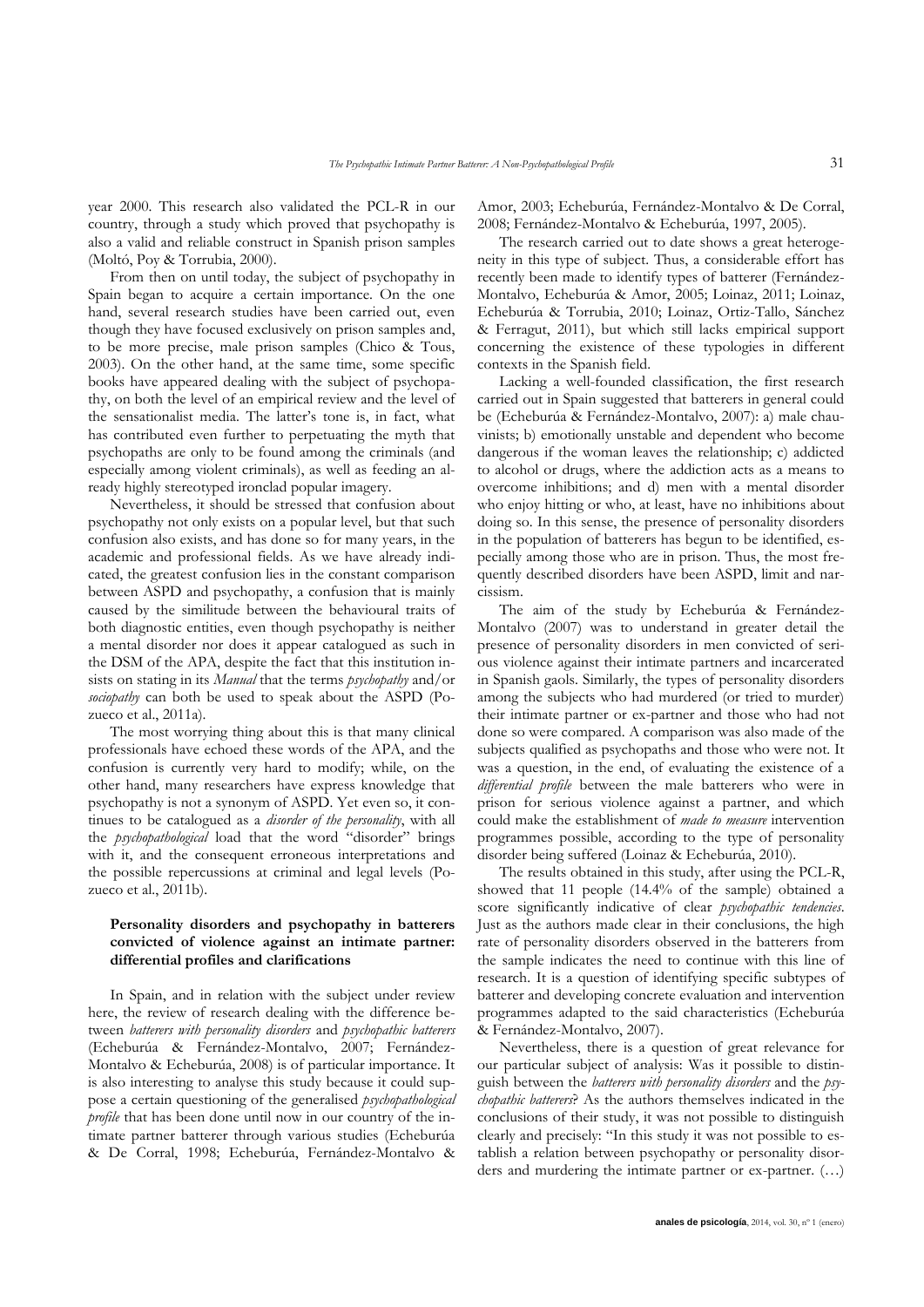it would be useful for future research to have more comprehensive samples of batterers without associated personality disorders and thus be able to establish a differential profile" (Fernández-Montalvo & Echeburúa, 2008, p. 197).

As we warned before, it is important to extract from this research study a series of special considerations that could suppose a certain questioning of the generalised *psychopathological profile* that has up to now been made of the batterer in all countries.

In the concrete case of psychopathy, this suggested "*differential profile*", without a doubt, should be based on personality traits without any *psychopathological* connotations whatsoever. We should remember that two of the 16 defining characteristics of psychopathy already established by Cleckley (1976) are, precisely, the *absence of hallucinations and other signs of irrational thought* and the *absence of nervousness and/or psychoneurotic manifestations*. In this sense, any study of psychopathy that aims to include "not suffering from a mental disorder" as a criterion for selecting the sample (whether it be slight, moderate or severe) should, therefore, take this specificity of criteria that Cleckley stressed into consideration.

On the other hand, it is perhaps useful to mention here the suggestion that Millon et al. have stressed in several articles: that personality disorders are not *"real" mental illnesses* but rather *character anomalies* (Millon, 1981, 1998; Millon, Grossman, Millon, Meagher & Rammath*.*, 2000). In any case, it is still not possible to conclude that any *abnormal personality trait* in isolation can become an inflexible and inadaptable pattern, which is precisely one of the defining characteristics of *personality disorders*. In addition, as Millon & Davis (1998) stress, there are psychopathy subtypes whose characteristics closely overlap with certain characteristics of the 10 types of personality disorder of the DSM; but this does not mean that they are mental disorders at all or that they can be used one instead of the other.

As for the cut-off scores of the PCL-R, another important question to take into account is that having *psychopathic tendencies* is one thing and *being a psychopath* is quite another. Psychopathy is a *syndrome* –in the sense of an entity with a set of symptoms, the psychopathic traits–, and, as such, cannot be evaluated on the basis of its isolated characteristics, since then the reliability of the diagnosis would be compromised; another thing is that the said characteristics are evaluated or have *dimensional* scores, since PCL-R also allows this. Thus, it is possible to obtain greater or lesser *degrees* of psychopathy. So, is it possible that, on the basis of *psychopathic tendencies*, we can conclude that the said batterers could evolve towards psychopathy in the strict sense of the word? This hypothesis is difficult to prove and it may be too early to make such a conclusion.

In short, the *differential profile* suggested by Echeburúa & Fernández-Montalvo in their study (2007) is not trivial. The current programmes of treatment for "typical" batterers are not obtaining the expected positive results. Although the precise explanation is not known, perhaps one understandable explanation could be that some types of batterer are not differentiated from others, and it may be that the profile of psychopathy plays an important role.

For this very reason, as these same authors stressed in another research study some years ago, it is very important to identify specific subtypes of batterer so as to be able to develop concrete evaluation and intervention programmes adapted to the said differential characteristics or profiles, since, very probably, the said adaptation will be determinant in the effectiveness of such programmes (Fernández-Montalvo & Echeburúa, 1997).

#### **Discussion and Conclusions**

As we have just seen, there are many similarities between psychopaths and generally violent batterers. It would seem that both have a tendency to instrumental and serious acts of violence against intimate partners, generalised violence outside the home, drugs and alcohol, recidivism and resistance to treatment, as well as to the delayed or absent psycho-physiological responses to emotionally painful situations when compared with other. It is also possible that these two groups are the authors of the most serious and most frequent physical and emotional abuse within the batterer subtypes.

The above review has shown the need to establish the prevalence of psychopathy within the *generally violent/antisocial* batterer subtype, as it is not very likely that the motivation and causal mechanisms of their acts of violence against intimate partners are the same. In addition, the standard treatment that is recommended for intimate partner batterers does not seem to be effective with psychopathic batterers (Loinaz & Echeburúa, 2010). Unfortunately, the connexion between psychopathy and intimate partner battering is still uncertain, in the light of significant disparities between the samples of incarcerated subjects and those at large in the community (Hare, 1993; López, 2010; Widom, 1977; Widom & Newman, 1985). Future research into domestic violence and intimate partner batterers should therefore be directed towards the following series of important aspects (Spidel et al., 2007).

First of all, it is essential that studies into domestic violence should incorporate valid forensic evaluations of psychopathy, that is, evaluations based on interviews with Hare's scales of psychopathy, which are the only ones that measure psychopathy in the strict sense of the word, and which were specifically designed for such a purpose. The lack of exactitude in the diagnostic criteria of the antisocial personality (to be more precise the ASPD) can generate opacity in the examination and study of the relation between psychopathy and intimate partner battering. In addition, the PCL-R and its derivations permit investigations into psychopathy at both categorical and dimensional levels (Muñoz, 2011), while the ASPD (as with any other diagnostic label of the nosological systems such as the DSM of the APA) is a strict, and exclusively categorical diagnostic entity, that is, either "yes" or "no", with no possibility of dimensional sub-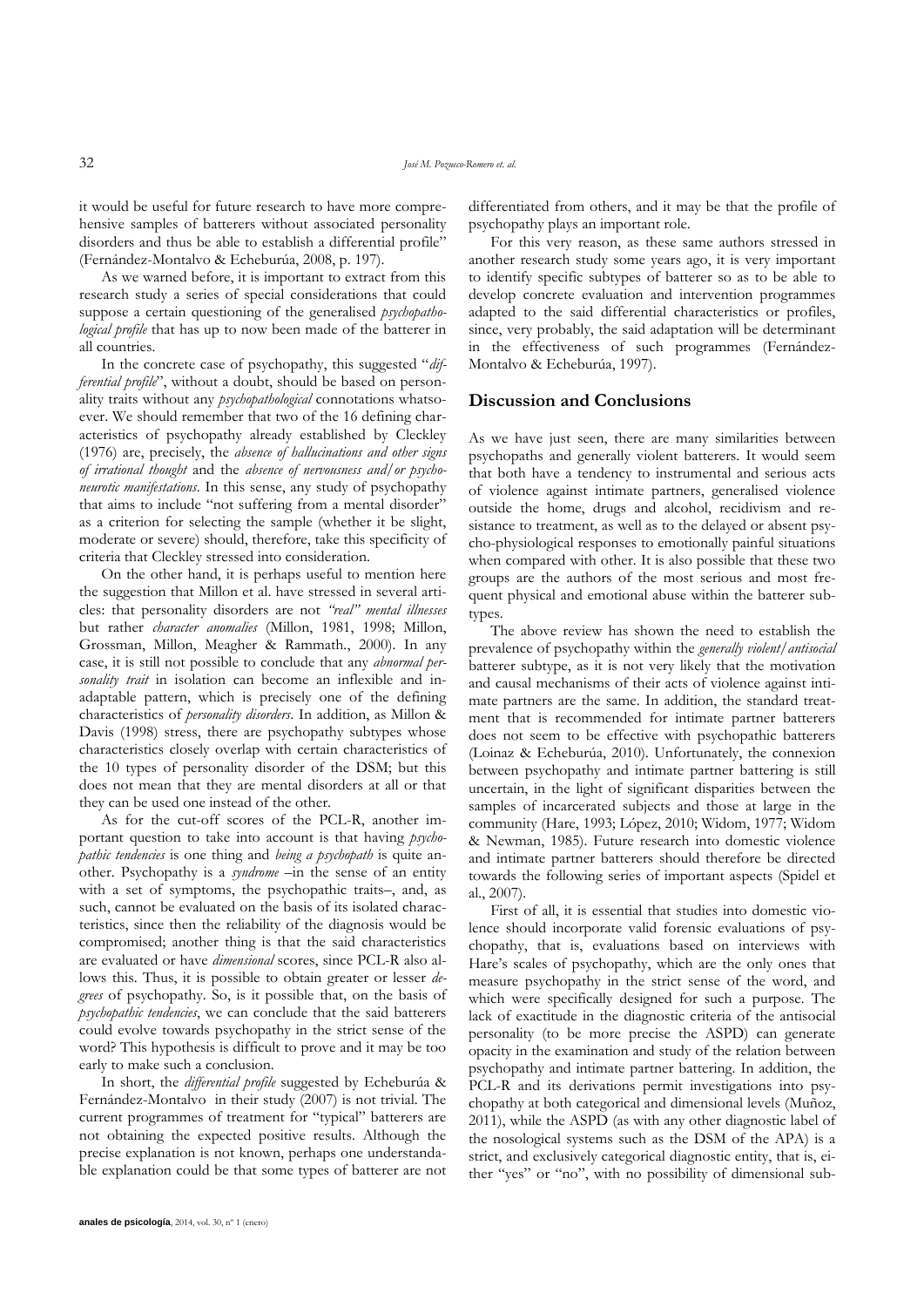tleties. On the other hand, however, researchers into recidivism and the treatment of psychopathy should provide routine reports on the analysis of the different classes of violence (for instance: intimate partner battering, sexual abuse, child abuse).

Secondly, as Cooke, Michie, Hart & Clark (2004) suggested, researchers should examine the unique/exclusive contribution of the specific groups of psychopathic symptoms (interpersonal style, affective deficits and antisocial behaviour traits) to the nature of violence against an intimate partner in order to offer better clues concerning the motivation of the batterer for committing such acts. As Huss & Langhinrichsen-Rohling (2000) pointed out, high saturations in particular items of the PCL-R or groups of characteristics could place some batterers differently from others in the areas of risk and the capacity to adapt to a treatment, independently of whether they reach the threshold for the diagnosis of psychopathy. The most specific personality profiles should lead to individualised treatment and thus to an improvement in the treatment's effectiveness.

Finally, the results of well designed studies on treatment are very necessary in the field of psychopathy in general (Wong & Hare, 2005) and in that of psychopathic batterers in particular. It is essential that researchers should incorporate various measures using multiple methods to achieve a successful treatment, as well as detailed documentation of the time undergoing treatment. Researchers in this field of study must make an effort to create designs with a random assignation of the traditional and non-traditional conditions of treatment. Spidel et al. (2007) suggest that studies of the treatment of intimate partner batterers should routinely include the PCL-R, not only in the interests of achieving a better and more closely adjusted classification of the concrete subjects who are candidates for treatment, but also because the PCL-R has proved to be a good predictor of both the risk of violence and future recidivism (Hare, 2002) as well as of the risk of specific interpersonal violence (Echeburúa, Muñoz & Loinaz, 2011), and within this latter aspect, batterers both with and without psychopathy are included (Echeburúa & Fernández-Montalvo, 2007).

Faced with the lack of greater empirical support, professionals should consider the fact that psychopathic batterers will have unique (singular) responses to the punishment and treatment for violence within intimate relationships (Spidel et al., 2007). This recommendation is applicable to the majority of professionals who work on intimate partner battering with the incarcerated criminal population. The low prevalence of psychopathic characteristics found to date in samples undergoing treatment in the community means that it is difficult to justify the routine use of the PCL in this context (Kropp & Hart, 2000; Huss & Langhinrichsen-Rohling, 2006). Similarly, in other contexts, the capabilities of the personnel carrying out the evaluation should be taken into account, as well as the objective of using the PCL with a view to an ethical and rigorous application of the tool.

Finally, psychopathy, given the implications for handling, treatment and risks, could be the object of a *case by case* evaluation (Spidel et al., 2007). It is vital that the professionals in this subject matter determine whether a significant percentage of batterers are *really* psychopaths (Hare, 1998). As we have a solid knowledge base through the literature on psychopathy, knowing that some batterers have high scores in certain psychopathic traits allows us to make inferences about these people (Spidel et al., 2007). Nevertheless, we believe that this suggestion needs to be fine-tuned through a series of very important considerations.

First of all, it must be stressed that we are not trying to extend psychopathy to all intimate partner batterers. We are therefore not expressly supporting a generalised and generalist consideration of a *psychopathic profile* as a unique and exclusive profile of all intimate partner batterers, and nor do we do so with respect to the classic *psychopathological profile* of the batterer. On the contrary, what we propose is that the existence of a psychopathic profile should be taken into account, and that professionals and researchers should make an effort to establish the necessary *diagnostic differential* between batterer profiles.

Secondly, and on a conceptual level, it would seem that one of the most evident problems lies in the name *psychopathological*, given that we are therefore taking for granted the fact that the batterer has a *mental illness*, assuming that psychopathological is synonymous and/or indicative of illness/mental disorder, at least as far as the literature on this topic habitually refers to it is concerned. In this sense, we should not be taking on board the double reading that, on the one hand, batterers respond to a psychopathological profile and, on the other, argue that they are fully conscious of their acts. This contradiction can give rise to our judicial authorities do not correctly and exactly comprehend the extent of the concrete problem, resulting in the many judicial sentences that stipulate several different terms that are not usually differentiated, as is the case, in particular, of psychopathy and ASPD.

Finally, it is important to stress and make clear the consideration that psychopathy as a profile does not, in any case and under no circumstance, wish to *stigmatise* people, as psychopathy is a valid and reliable diagnosis which should remain distanced from the halo of sensationalism which, even today, still surrounds this question, both from the point of view of the media and society in general, which, evidently, is highly influenced by the media coverage of this concept and the type of personality that is often focused on, without taking into account the need to distinguish between the types that we have been talking about in this paper.

**Acknowledgements.-** We would like to thank Professor Enrique Echeburúa and Ismael Loinaz, of the Faculty of Psychology at the 'Universidad del País Vasco', for reading and reviewing this article, as well as for their suggestions, notes and current bibliographical references.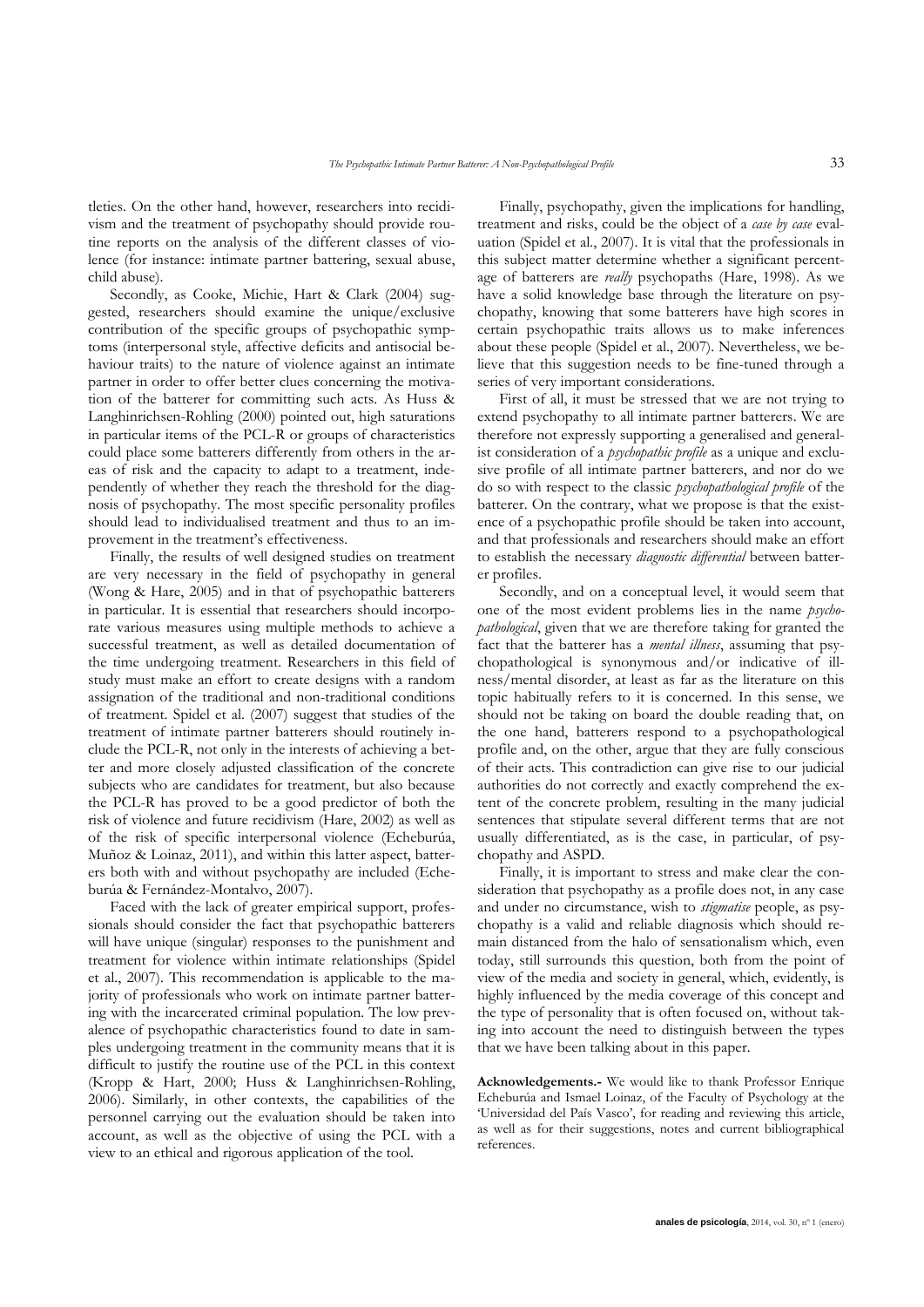# **References**

- American Psychiatric Association (APA) (2000). *The diagnostic and statistical manual of mental disorders (DSM-IV-TR)* (Text Revised). Washington, DC: Author.
- Amor, P. J., Echeburúa, E., De Corral, P., Zubizarreta, I. & Sarasua, B. (2002). Repercusiones psicopatológicas de la violencia doméstica en la mujer en función de las circunstancias del maltrato. *Revista Internacional de Psicología Clínica y de la Salud, 2*(2), 227-246.
- Amor, P. J., Echeburúa, E. & Loinaz, I. (2009). ¿Se puede establecer una clasificación tipológica de los hombres violentos contra su pareja? *International Journal of Clinical and Health Psychology, 9*(3), 519-539.
- Blair, R. J. R., Jones, L., Clark, F. & Smith, M. (1997). The psychopathic individual: A lack of responsiveness to distress cues. *Psychophysiology, 34*, 192-198. doi: 10.1111/j.1469-8986.1997.tb02131.x
- Cavanaugh, M. M. & Gelles, R. J. (2005). The utility of male domestic violence offender typologies: New directions for research, policy, and practice. *Journal of Interpersonal Violence, 20*, 155-166. doi: 10.1177/0886260504268763
- Chico, E. & Tous, J. M. (2003). Estructura factorial y validez discriminante del listado de psicopatía de Hare revisado. *Psicothema, 15*(4), 667-672.
- Cleckley, H. M. (1941). *The mask of sanity: An attempt to clarify the so-called psychopathic personality* (1st ed.). St. Louis, MO: C.V. Mosby.
- Cleckley, H. M. (1976). *The mask of sanity: An attempt to clarify the so-called psychopathic personality* (5th ed.). St. Louis, MO: C.V. Mosby.
- Cooke, D. J., Michie, C., Hart, S. D. & Clark, D.A. (2004). Reconstructing psychopathy: Clarifying the significance of antisocial and socially deviant behavior in the diagnosis of psychopathic personality disorder. *Journal of Personality Disorders, 18*, 337-357. doi: 10.1521/pedi.18.4.337.40347
- Cornell, D. G., Warren, J., Hawk, G., Stafford, E., Oram, G. & Pine, D. (1996). Psychopathy in instrumental and reactive violent offenders. *Journal of Consulting and Clinical Psychology, 64*, 783-790. doi: 10.1037/0022-006X.64.4.783
- Dixon, L. & Browne, K. (2003). The heterogeneity of spouse abuse: A review. *Aggression and Violent Behavior, 8*, 107-130. doi: 10.1016/S1359- 1789(02)00104-0
- Dutton, D. G. (1995). The domestic assault of women: Psychological and criminal justice perspectives (2nd ed.). British Columbia, Vancouver, Canada: University of British Columbia Press.
- Dutton, D. G. (2006). *Rethinking domestic violence*. British Columbia, Vancouver, Canada: University of British Columbia Press.
- Dutton, D. G. (2007). *The abusive personality. Violence and control in intimate relationships* (2nd ed.). New York, NY: The Guilford Press.
- Dutton, D. G. & Kerry, G. (1999). Modus operandi and personality disorder in incarcerated spousal killers. *International Journal of Law and Psychiatry, 22*, 287-299. doi:10.1016/S0160-2527(99)00010-2
- Dutton, D. G., Van Ginkel, C. & Landolt, M.A. (1996). Jealousy, intimate abusiveness, and intrusiveness. *Journal of Family Violence, 11*, 411-423. doi: 10.1007/BF02333425
- Echeburúa, E. & De Corral, P. (1998). *Manual de violencia familiar*. Madrid: Siglo XXI.
- Echeburúa, E. & Fernández-Montalvo, J. (2007). Male batterers with and without psychopathy: A study in the prisons of Spain. *International Journal of Offender Therapy and Comparative Criminology, 51*, 254-263. doi: 10.1177/0306624X06291460
- Echeburúa, E., Fernández-Montalvo, J. & Amor, P. J. (2003). Psychopathological profile of men convicted of gender violence: A study in the prisons of Spain. *Journal of Interpersonal Violence, 18,* 798-812. doi: 10.1177/0886260503253300
- Echeburúa, E., Fernández-Montalvo, J. & De Corral, P. (2008). ¿Hay diferencias entre la violencia grave y la violencia menos grave contra la pareja?: Un análisis comparativo. *International Journal of Clinical and Health Psychology, 8*(2), 355-382.
- Echeburúa, E., Muñoz, J. M. & Loinaz, I. (2011). La evaluación psicológica forense frente a la evaluación clínica: Propuestas y retos de futuro. *International Journal of Clinical and Health Psychology, 11*(1), 141-159.
- Eckhardt, C., Samper, R. & Murphy, C. (2008). Anger disturbance among perpetrators of intimate partner violence. Clinical characteristics and outcomes of court-mandated treatment. *Journal of Interpersonal Violence, 23*, 1600-1617. doi: 10.1177/0886260508314322
- Elliot, F. (1977). The neurology of explosive rage: The episodio dyscontrol syndrome. In M. Roy (Ed.), *Battered women: A psychosociological study of domestic violence*. New York, NY: Van Nostrand.
- Fernández-Montalvo, J. & Echeburúa, E. (1997). Variables psicopatológicas y distorsiones cognitivas de los maltratadores en el hogar: Un análisis descriptivo. *Análisis y Modificación de Conducta, 23*, 151-180.
- Fernández-Montalvo, J. & Echeburúa, E. (2005). Hombres condenados por violencia grave contra la pareja: Un estudio psicopatológico. *Análisis y Modificación de Conducta, 31*, 451-475.
- Fernández-Montalvo, J. & Echeburúa, E. (2008). Trastornos de la personalidad y psicopatía en hombres condenados por violencia grave contra la pareja. *Psicothema, 20*(2), 193-198.
- Fernández-Montalvo, J., Echeburúa, E. & Amor, P.J. (2005). Aggressors against women in prison and in community: An exploratory study of a differential profile. *International Journal of Offender Therapy and Comparative Criminology, 49*, 158-167. doi: 10.1177/0306624X04269005
- Fowler, K. A. & Westen, D. (2011). Subtyping male perpetrators of intimate partner violence. *Journal of Interpersonal Violence, 26,* 607-639. doi: 10.1177/0886260510365853
- Garrido, V. J. (2000). *El psicópata: Un camaleón en la sociedad actual*. Alzira (Valencia): Algar.
- Garrido, V. J. (2001). *Amores que matan: Acoso y violencia contra las mujeres*. Alzira (Valencia): Algar.
- Gondolf, E. W. (1988). Who are these guys?: Towards a behavioral typology of batterers. *Violence and Victims, 3*, 187-203.
- Gondolf, E. W. (1999). Characteristics of court-mandated batterers in four cities: Diversity and dichotomies. *Violence Against Women, 5*, 1277-1293. doi: 10.1177/10778019922183372
- Gottman, J. M., Jacobson, N. S., Rushe, R. H., Shortt, J. W., Babcock, J., La Taillade, J. J. & Waltz, J. (1995). The relationship between heart rate reactivity, emotionally aggressive behavior, and general violence in batterers. *Journal of Family Psychology, 9*, 227-248.
- Grann, M. & Wedin, I. (2002). Risk factors for recidivism among spousal assault and spousal homicide offenders. *Psychology, Crime, and Law, 8*, 5-23. doi: 10.1080/10683160208401806
- Hamberger, L. K. (2009). Risk factors for intimate partner violence perpetration. Typologies and characteristics of batterers. In C. Mitchell & D. Anglin (Eds.), *Intimate Partner Violence: A Health-Based Perspective* (pp. 115-131). New York, NY: Oxford University Press.
- Hamberger, L. K. & Hastings, J. E. (1985). Personality correlates of men who abuse their partners: A cross-validation study. *Journal of Family Violence, 1*, 323-341. doi: 10.1007/BF00978276
- Hamberger, L. K., Lohr, J.M., Bonge, D. & Tolin, D.F. (1996). A large sample empirical typology of male spouse abusers and its relationship to dimensions of abuse. *Violence and Victims, 6*, 151-158.
- Hare, R. D. (1991). *The Hare Psychopathy Checklist-Revised (PCL-R)*. Toronto, Ontario, Canadá: Multi-Health Systems.
- Hare, R. D. (1993). *Without conscience: The disturbing world of the psychopaths among us*. New York, NY: Pocket Books.
- Hare, R. D. (1996a). Psychopathy: A clinical construct whose time has come. *Criminal Justice and Behavior, 23*(1), 25-54. doi: 10.1177/0093854896023001004
- Hare, R. D. (1996b). Psychopathy and antisocial personality disorder: A case of diagnostic confusion. *Psychiatric Times, 13*, 39-40.
- Hare, R. D. (1998). Psychopaths and their nature: Implications for the mental health and criminal justice systems. In T. Millon, E. Simonsen, M. Birket-Smith & R.D. Davis (Eds.), *Psychopathy: Antisocial, criminal, and violent behavior* (pp. 188-212). New York, NY: The Guilford Press.
- Hare, R. D. (2002). Psychopathy and risk for recidivism and violence. In N. Gray, J. M. Laing y L. Noaks (Eds), *Criminal justice, mental health, and the politics of risk* (pp. 27-47). London, UK: Cavedish.
- Hare, R. D. (2003). *The Hare Psychopathy Checklist-Revised (PCL-R): 2nd edition*. Toronto, Ontario, Canadá: Multi-Health Systems.
- Hare, R. D., Hart, S. D. & Harpur, T. J. (1991). Psychopathy and the DSM-IV criteria for antisocial personality disorder. *Journal of Abnormal Psychology, 100*(3), 391-398. doi: 10.1037/0021-843X.100.3.391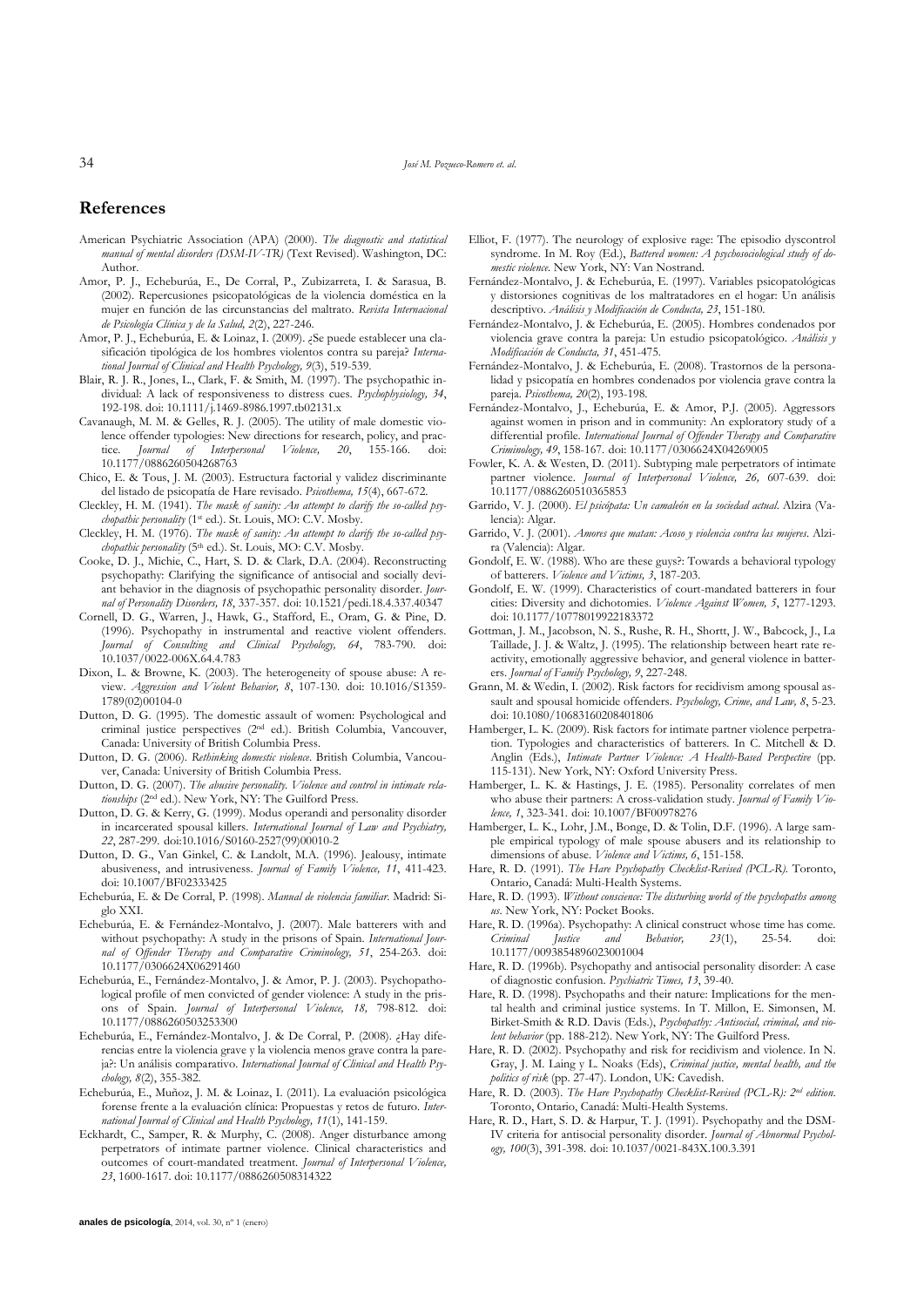- Hart, S. D., Cox, D. N. & Hare, R. D. (1995). *The Hare Psychopathy Checklist: Screening Version (PCL:SV)*. Toronto, Ontario, Canadá: Multi-Health **Systems**.
- Hart, S. D. & Dempster, R. J. (1997). lmpulsivity and psychopathy. In C. D. Webster & M. A. Jackson (Eds.), *lmpulsivity: Theory, assessment, and treatment* (pp. 212-232). New York, NY: The Guilford Press.
- Hart, S. D., Dutton, D. G. & Newlove, T. (1993). The prevalence of personality disorders among wife assaulters. *Journal of Personality Disorders, 7*, 329-341. doi: 10.1521/pedi.1993.7.4.329
- Hemphill, J. F., Hart, S. D. & Hare, R. D. (1994). Psychopathy and substance use. *Journal of Personality Disorders, 8*, 169-180. doi: 10.1521/pedi.1994.8.3.169
- Hervé, H. F., Vincent, G. M., Kropp, P. R. & Hare, R. D. (2001). "Psychopathy and Spousal Assault". Papper presented at the *2001 founding conference of the International Association of Mental Health Services*. Vancouver, British Columbia, Canada, April 2001.
- Hilton, N. Z., Harris, G. T. & Rice, M. E. (2001). Predicting violence by serious wife assaulters. *Journal of Interpersonal Violence, 16*, 408-423. doi: 10.1177/088626001016005002
- Holtzworth-Munroe, A., Meehan, J. S., Herron, K., Rehman, U. & Stuart, G. L. (2000). Testing the Holtzworth-Munroe and Stuart (1994) batterer typology. *Journal of Consulting and Clinical Psychology, 68*, 1000-1019. doi: 10.1037/0022-006X.68.6.1000
- Holtzworth-Munroe, A. & Stuart, G. L. (1994). Typologies of male batterers: Three subtypes and the differences among them. *Psychological Bulletin, 116*, 476-497. doi: 10.1037/0033-2909.116.3.476
- Huss, M. T., Covell, C.N. & Langhinrichsen-Rohling, J. (2006). Clinical implications for the assessment and treatment of antisocial and psychopathic domestic violence perpetrators. *Journal of Aggression, Maltreatment & Trauma, 13*(1), 59-85. doi: 10.1300/J146v13n01\_04
- Huss, M. T. & Langhinrichsen-Rohling, J. (2000). Identification of the psychopathic batterer: The clinical, legal, and policy implications. *Aggression and Violent Behavior, 5*(4), 403-422. doi: 10.1016/S1359-1789(98)00038- X
- Huss, M. T. & Langhinrichsen-Rohling, J. (2006). Assessing the generalization of psychopathy in a clinical sample of domestic violence perpetrators. *Law and Human Behavior, 30*(5), 571-586. doi: 10.1007/s10979-006- 9052-x
- Johnson, R., Gilchrist, E., Beech, A. R., Weston, S., Takriti, R. & Freeman, R. (2006). A psychometric typology of U.K. domestic violence offenders. *Journal of Interpersonal Violence, 21*, 1270-1285. doi: 10.1177/0886260506291655
- Kropp, P. R. & Hart, S.D. (2000). The Spousal Assault Risk Assessment (SARA) Guide: Reliability and validity in adult male offenders. *Law and Human Behavior, 24*, 101-118. doi: 10.1023/A:1005430904495
- Langhinrichsen-Rohling, J., Huss, M. T. & Ramsey, S. (2000). The clinical utility of batterer typologies. *Journal of Family Violence, 15*, 37-53. doi: 10.1023/A:1007597319826
- Loinaz, I. (2011). Clasificación de agresores de pareja en prisión. Implicaciones terapéuticas y de gestión del riesgo. In VV.AA. (Ed.), *Intervención con agresores de violencia de género* (pp. 153-276). Colección Justicia y Sociedad, 34. Barcelona: Centro de Estudios Jurídicos y Formación Especializada, Generalitat de Cataluña.
- Loinaz, I. & Echeburúa, E. (2010). Necesidades terapéuticas en agresores de pareja según su perfil diferencial. *Clínica Contemporánea, 1*(2), 85-95. doi: 10.5093/cc2010v1n2a2
- Loinaz, I., Echeburúa, E. & Torrubia, R. (2010). Tipología de agresores contra la pareja en prisión. *Psicothema, 22,* 106-111.
- Loinaz, I., Ortiz-Tallo, M., Sánchez, L. M. & Ferragut, M. (2011). Clasificación multiaxial de agresores de pareja en dos centros penitenciarios. *International Journal of Clinical and Health Psychology, 11*, 249-268.
- López, R. (2010). *Déficit en el sistema motivacional aversivo en psicópatas subclínicos evaluados mediante el Psychopathic Personality Inventory-Revised (PPI-R)*. Castellón: Departamento de Psicología Básica, Clínica y Psicobiología, Facultad de Ciencias Humanas y Sociales, Universitat Jaume I. (Unpublished doctoral dissertation).
- Lykken, D. T. (1957). A study of anxiety in the sociopathic personality. *Journal of Abnormal and Clinical Psychology, 55*(1), 6-10. doi: 10.1037/h0047232
- Lykken, D. T. (1995). *The antisocial personalities*. Hillsdale, NJ: LEA.
- Mailloux, D. L., Forth, A. E. & Kroner, D. G. (1997). Psychopathy and substance use in adolescent male offenders. *Psychological Reports, 80*, 529-530.
- Marietán, H. R. (2011). No son psicópatas, pero lo parecen. *ALCMEÓN, Revista Argentina de Clínica Neuropsiquiátrica, 17*(1), 74-93.
- McCord, W. M. (1982). *The psychopath and milieu therapy: A longitudinal study*. New York, NY: Academic Press.
- McCord, W. M. & McCord, J. (1956). *Psychopathy and delinquency*. New York, NY: Grune & Stratton.
- McCord, W. M. & McCord, J. (1964). *The psychopath: An essay on the criminal mind*. New York, NY: Van Nostrand.
- Millon, T. (1981). *Disorders of personality: DSM-III, Axis II*. New York, NY: Wiley.
- Millon, T. (1998). *Trastornos de la personalidad: Más allá del DSM*-*IV*. Barcelona: Masson.
- Millon, T. & Davis, R. D. (1998). Ten subtypes of psychopathy. In T. Millon, Simonsen, E., Birket-Smith, M. & Davis, R.D. (Eds.), *Psychopathy: Antisocial, criminal, and violent behavior* (pp. 161-170). New York, NY: The Guilford Press.
- Millon, T., Grossman, S., Millon, C. M., Meagher, S. & Rammath, R. (2000). *Personality disorders in modern life*. Hoboken, NJ: Wiley.
- Millon, T., Simonsen, E. & Birket-Smith, M. (1998). Historical conceptions of psychopathy in the United States and Europe. In T. Millon, E. Simonsen, M. Birket-Smith & R.D. Davis (Eds.), *Psychopathy: Antisocial, criminal, and violent behavior* (pp. 3-31). New York, NY: The Guilford Press.
- Moltó, F. J., Poy, R. & Torrubia, R. (2000). Standardization of the Hare Psychopathy Checklist-Revised in a Spanish prision sample. *Journal of Personality Disorders, 14*(1), 84-96. doi: 10.1521/pedi.2000.14.1.84
- Muñoz, J. M. (2011). La psicopatía y su repercusión criminológica: Un modelo comprehensivo de la dinámica de personalidad psicopática. *Anuario de Psicología Jurídica, 21*, 57-68. doi: 10.5093/jr2011v21a6
- Pozueco, J. M. (2010). *Psicópatas integrados: Perfil psicológico y personalidad*. Madrid: EOS Psicología Jurídica.
- Pozueco, J. M. (2011). *Psicopatía, trastorno mental y crimen violento: Aspectos clínicoforenses, médico-legales y criminológicos*. Madrid: EOS Psicología Jurídica.
- Pozueco, J. M., Romero, S.L. & Casas, N. (2011a). Psicopatía, violencia y criminalidad: Un análisis psicológico-forense, psiquiátrico-legal y criminológico (Parte I). *Cuadernos de Medicina Forense, 17*(3), 123-136.
- Pozueco, J. M., Romero, S. L. & Casas, N. (2011b). Psicopatía, violencia y criminalidad: Un análisis psicológico-forense, psiquiátrico-legal y criminológico (Parte II). *Cuadernos de Medicina Forense, 17*(4), 175-192. http://dx.doi.org/10.4321/S1135-76062011000400002
- Pozueco, J. M., Moreno, J. M., Blázquez, M. & García-Baamonde, Mª.E. (2013). Psicópatas integrados/subclínicos en las relaciones de pareja: Perfil, maltrato psicológico y factores de riesgo. *Papeles del Psicólogo, 34*(1), 32-48.
- Saunders, D. G. (1992). A typology of men who batter women: Three types derived from cluster analysis. *American Orthopsychiatry, 62*, 264-275. doi: 10.1037/h0079333
- Spidel, A., Vincent, G. M., Huss, M. T., Winters, J., Thomas, L. & Dutton, D. G. (2007). The psychopathic batterer: Subtyping perpetrators of domestic violence. In H.F. Hervé y J.C. Yuille (Eds.), *The psychopath: Theory, Research, and practice* (pp. 327-340). Mahwah, NJ: Lawrence Erlbaum Associates.
- Thijssen, J. & de Ruiter, C. (2011). Identifying subtypes of spousal assaulters using the B-SAFER. *Journal of Interpersonal Violence, 26,* 1307-1321. doi: 10.1177/0886260510369129
- Torrubia, R. & Cuquerella, A. (2008). Psicopatía: Una entidad clínica controvertida pero necesaria en psiquiatría forense. *Revista Española de Medicina Legal, 34*(1), 25-35. doi: 10.1016/S0377-4732(08)70023-3
- Tweed, R. G. & Dutton, D. G. (1998). A comparison of impulsive and instrumental subgroups of batterers. *Violence and Victims, 13*(3), 217-230.
- Widom, C. S. (1977). A methodology for studying non-institutionalized psychopaths. *Journal of Consulting and Clinical Psychology, 45*(4), 674-683. doi: 10.1037/0022-006X.45.4.674
- Widom, C. S. & Newman, J. P. (1985). Characteristics of noninstitutionalized psychopaths. In D. P. Farrington y J. Gunn (Eds.), *Current research in forensic psychiatry and psychology, 2, 57-80.* New York, NY: John Wiley & Sons.